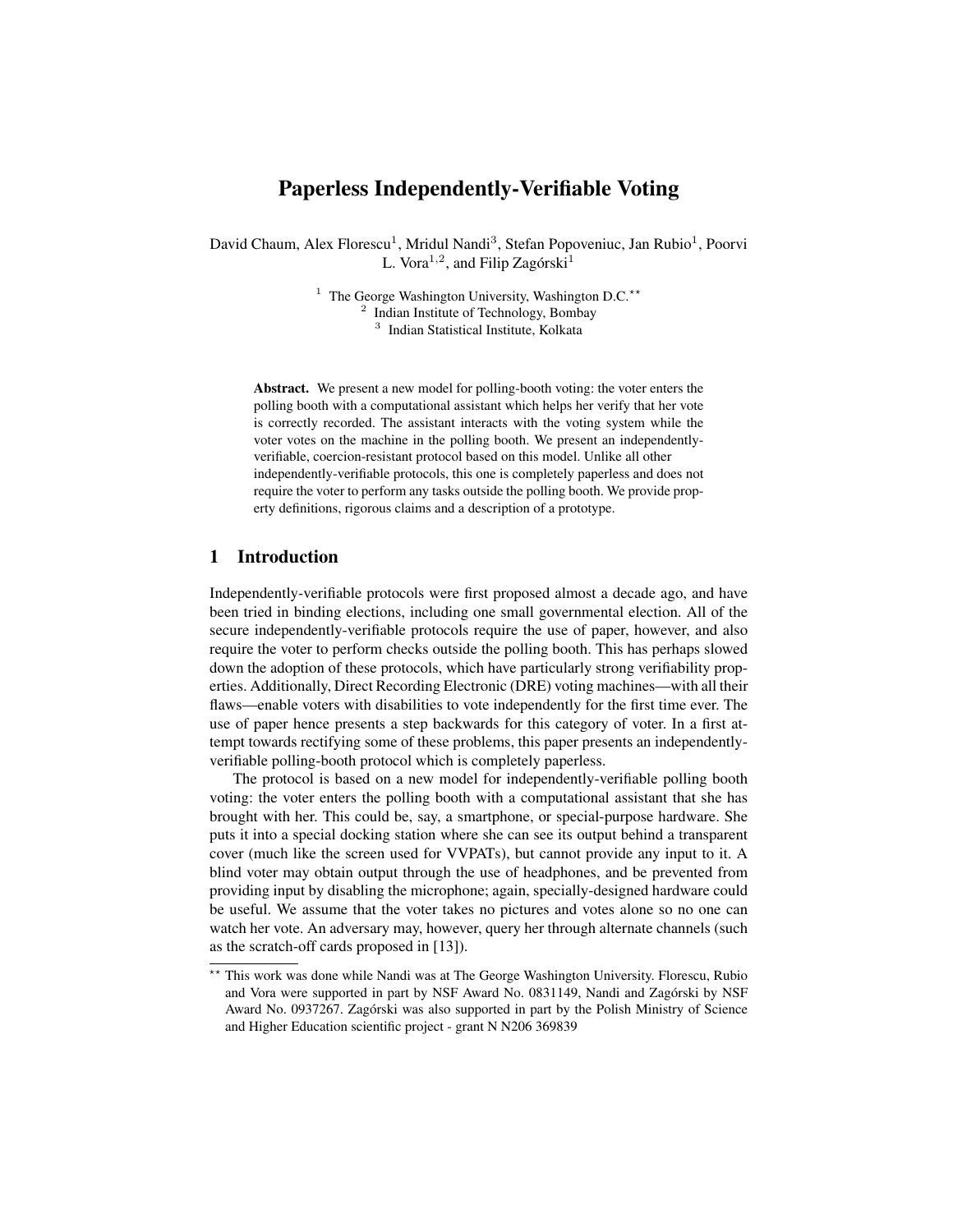In the protocol, while the voter votes on the machine in the polling booth (this could be a DRE machine that is capable of performing cryptographic operations), the assistant interacts with the machine. It performs computations based on the interaction, and provides information to the voter to help her determine if her vote is recorded correctly. The role of the assistant is to provide the voter the capability to perform digital signatures and commitments, and to perform the random challenges on behalf of the voter. The assistant cannot determine the vote from the information it obtains. The data communicated in both directions between assistant and voting machine is signed by the sender and verified by the receiver, and made public immediately after the protocol ends. Hence, as with other independently-verifiable protocols, the encryptioncorrectness proof—which is based on the interaction between the computational assistant and the voting machine—can be checked by anyone. In contrast with existing independently-verifiable protocols, the voter's tasks are completed inside the polling booth, and the process is entirely paperless. We do not assume the existence of a randomness beacon.

We present a coercion-resistant independently-verifiable fully-electronic protocol using this model. We are not aware of any other such protocols that do not require an external independent randomness beacon.

#### 1.1 Existing Paperless Protocols and Their Limitations

It may be argued that the design of an independently-verifiable paperless protocol has been the goal of cryptographers since the invention of secure electronic voting in the early eighties. However, all the existing all-electronic protocols have vulnerabilities.

The classical protocols are vulnerable because the vote is entered through the voter's machine which is trusted to keep the vote secret. Malware on the voter's machine knows the vote, and can also change it.

The newer, all-electronic independently-verifiable voting systems may be represented by *polling-booth-Helios*. While Helios is a remote voting system, it is an allelectronic simplification of polling-booth protocols Simple-Verifiable-Voting [3] or Voter-Initiated Poll Station Auditing [4] which provide paper receipts. It is hence easily modified for polling booth use, and we use it for illustrative purposes. When we refer to polling-booth-Helios in this paper, we will mean an all-electronic polling-booth protocol where the voter communicates an electronic vote to the untrusted voting machine, obtains an electronic hash of her receipt as a commitment from the machine, communicates electronically whether she wants to cast (or audit) the receipt, and receives an electronic receipt (or proof of encryption-correctness). We use it to represent a simple all-electronic independently-verifiable polling-booth system.

Polling-booth-Helios is vulnerable to two types of attacks:

1. Coercive attack: the adversary coerces the voter to make a challenge that is a function of the receipt hash. Because the voter does not know whether her vote will be cast or audit when she is entering it, and she knows that there is a possibility it will be audited, or exposed to the adversary, she has an incentive to vote as directed by the adversary. Further, if this adversary colludes with the voting system, the latter's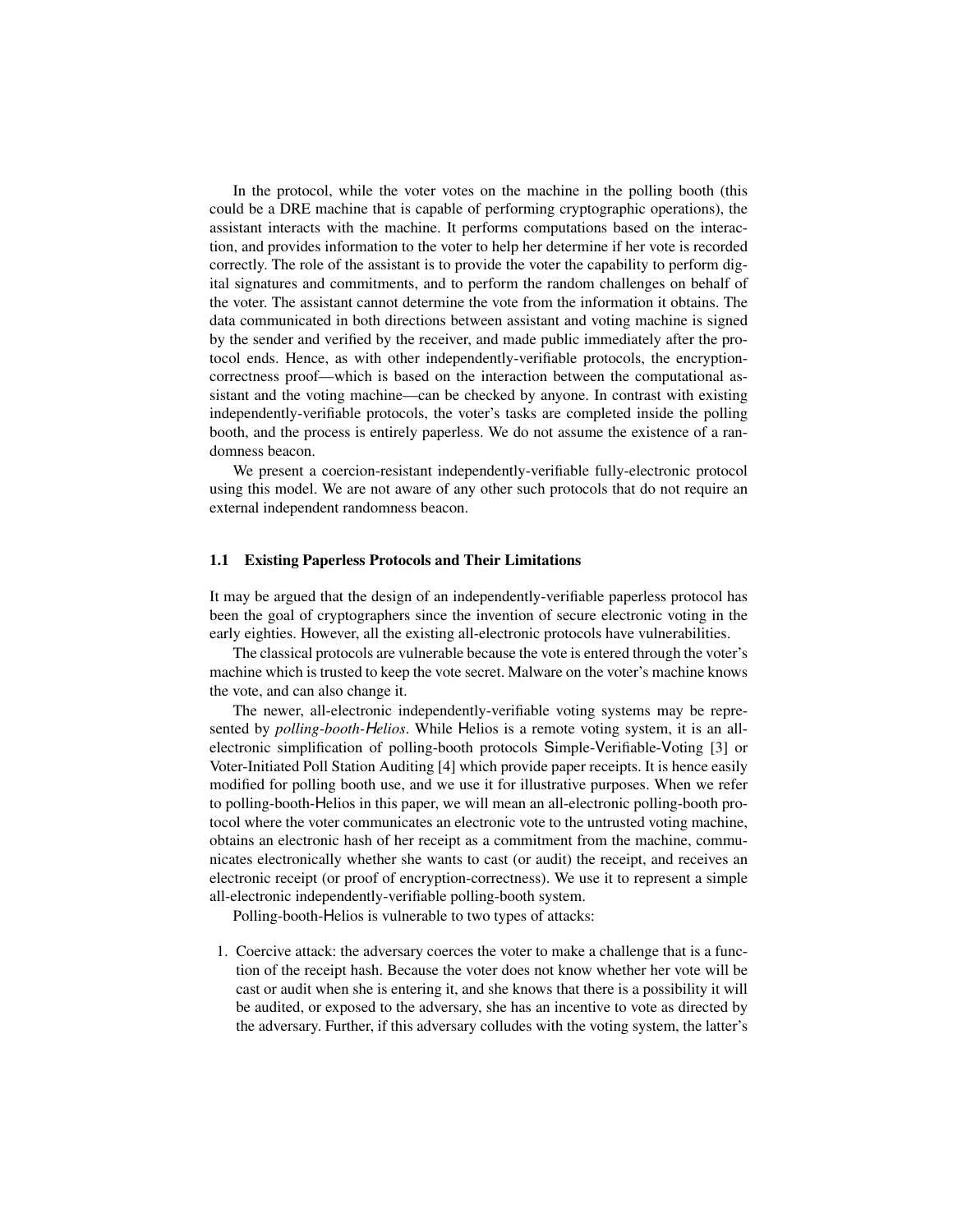attempts at cheating cannot be detected because it will know what challenge to expect. This attack can be avoided if the voter is required to commit to her challenge bit before she sees any information on the ballot, however a voter cannot commit to the bit on an all-electronic system without access to trusted computation $4$ .

2. Challenge correctness: the voting system can choose to ignore the challenge and proceed to cast or audit as it wishes. While the voter knows the system is cheating, she cannot prove it. The inability to resolve a dispute about the correctness of the challenge can also allow a voter to falsely claim a voting system is cheating.

## 1.2 Our Contributions

We address the problem of making and checking commitments in an all-electronic protocol by having the computational assistant perform a more active role than in the current independently-verifiable voting systems. The assistant makes and verifies cryptographic commitments and digital signatures on behalf of the voter. We avoid the coercion attacks possible in the classical cryptographic protocols—where too the voter's computer performed an active role—by preventing the voter from providing any input to the assistant. Finally, we make fewer assumptions than in the classical model where the voter's computer is trusted to follow instructions. We also do not assume the availability of a beacon of randomness. Our contributions are as follow:

- We model an *Actively-Assisted-Human Interactive Proof (AAHIP)*. In this model the voter votes on the voting machine and does not provide any input to the assistant. The assistant interacts with the voting machine and provides information to the voter. The interaction between assistant and voting machine takes place over an authenticated channel, where both assistant and voting machine sign messages and check signatures. All the data sent over the channel, in both directions, is made public immediately after the protocol ends. The assistant is allowed to deviate from protocol, and its memory and logs can be examined by anyone once the vote is cast. We also allow the assistant to instruct the voter before the protocol begins, and to query her at any time.
- We provide a rigorous description of a *paperless* vote-casting protocol based on a cut-and-choose AAHIP. We provide definitions and rigorous statements of our results. Space limitations prevent us from providing proofs. We assume the model of an AAHIP and that either the voting machine or the assistant is honest. We define *soundness* and *coercion-resistance* and demonstrate that the protocol achieves both given the assumptions. We are not aware of other all-electronic protocols that have these properties. In particular, note that when the assistant is dishonest the protocol

<sup>&</sup>lt;sup>4</sup> Paper-based systems can enable the voter to make a commitment without using computation– for example, poll workers may mark the voter's choice of challenge on her paper ballot before handing it to her. In an all-electronic voting system, however, without access to any other computation while voting, the voter is unable to make the commitment. In order to do so, the commitment would need to be digital and the voter would need access to a trusted computer. This computer could change the challenge as it wished without informing the voter. An audit challenge would result in an audit of both the voter and the voting machine. In trying to avoid one coercive adversary, the Helios voter is exposed to another.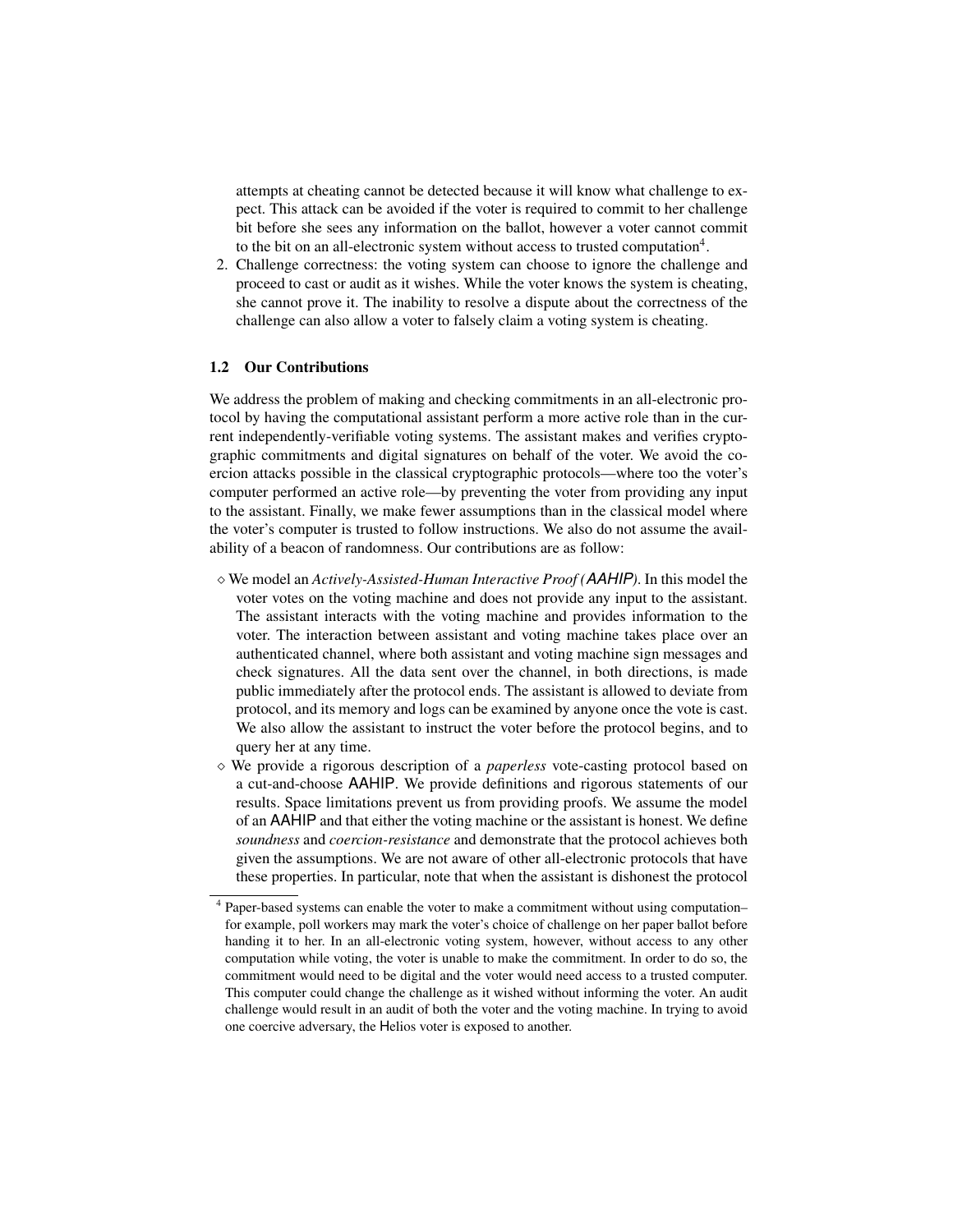is still coercion-resistant. Classical all-electronic protocols are coercion-resistant only when the voter's computer is trusted.

- $\Diamond$  We describe a simpler challenge-response AAHIP for vote-casting, which is much like polling-booth-Helios with an assistant. We show that it has weaker coercionresistance. Thus the vulnerabilities of polling-booth-Helios are not overcome by naturally extending it to the AAHIP model. We are not aware of any other work that observes a distinction between cut-and-choose and challenge-response protocols.
- $\Diamond$  We describe our prototypes for both challenge-response and cut-and-choose protocols. An Android-based smartphone performs the role of the computational assistant in the prototypes. Note, of course, that the voter's device can be a special hardware device and not a smartphone; at this time, however, we do not have access to special hardware.

#### 1.3 Comparison With Other Approaches

Our protocol provides the following security improvements over polling-booth-Helios (note that the remote version also possesses these vulnerabilities, but they may not be of as much consequence in the elections Helios was designed for). Again, pollingbooth-Helios is being used only for illustrative purposes, as a representative simple all-electronic system:

- $\Diamond$  In contrast with polling-booth-Helios, the voter can prove that a challenge bit was changed if the assistant is honest.
- $\Diamond$  Further, in contrast with polling-booth-Helios, the voter cannot be coerced if the voting machine is honest.

We are able to achieve the above two properties because we have constructed a protocol where the challenge bit is issued by the assistant and not by the voter. One cannot simply add digital signatures to the challenge bit in Helios to achieve the first property, because the voter cannot check digital signatures without an assistant. Further, the second property is not achieved by naturally extending Helios to use a computational assistant to issue the challenge bit and to make and verify digital signatures. We show that a protocol that is a natural extension of Helios with a computational assistant is not coercion resistant, even if it is assumed that the voter does not provide input to the assistant. That is, it is not possible to achieve the properties achieved by our main protocol by simply extending Helios to the AAHIP model.

On the other hand, our protocol also shares some of the limitations of polling-booth-Helios and does not achieve all the security properties of paper-ballot-based voting systems. If the voting machine is dishonest, an honest assistant can help the voter detect the cheating, but neither can prove it. In a paper-ballot-based system, the voter and one of the computational assistants she uses can provide the proof.

Note that one may fault our protocol because, if the assistant and voting machine are both dishonest and colluding, the voter will not detect an attempt to change the tally. While this is possibly a consequence of more general results on protocols in which more than half of the parties are dishonest, note that polling-booth-Helios also has a similar problem. Consider an adversary colluding with the voting system to change the tally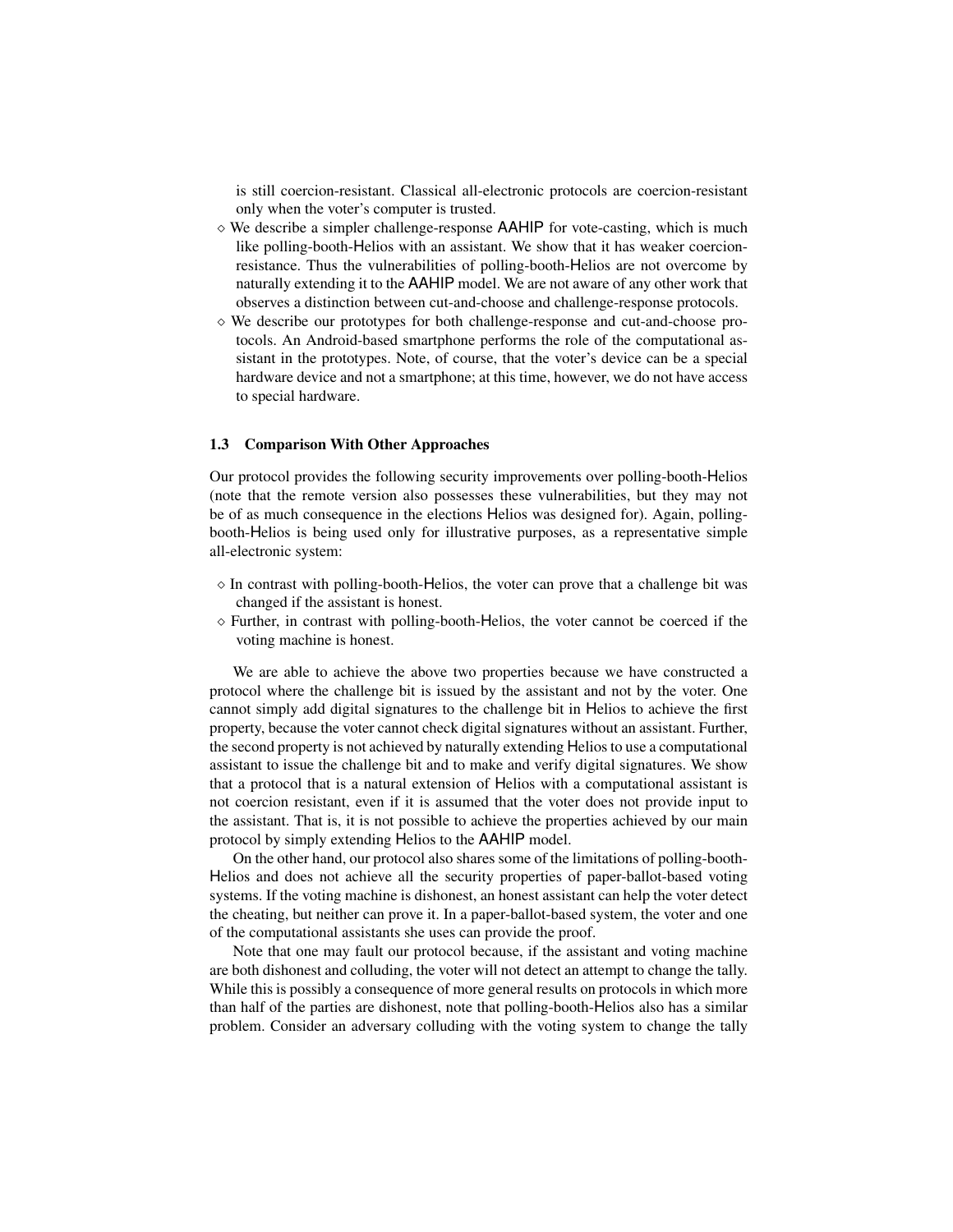in our protocol. The adversary prevents the voter from using her chosen assistant and requires her to use one the adversary provides. This assistant can provide pre-prepared challenges known to the voting system. This will result in a fraudulent encryptioncorrectness proof. The same adversary can use the coercion channel present in pollingbooth-Helios to force the polling-booth-Helios voter to execute a challenge that is a function of the receipt-hash. In collusion with this adversary, the polling-booth-Helios voting system can also predict challenges, also resulting in a fraudulent encryptioncorrectness proof. However, in our protocol, the coercive adversary cannot coerce the voter if the voting machine is honest; this is not true with polling-booth-Helios.

## 1.4 Organization

The paper is organized as follows. Section 2 reviews related work. Section 3 provides an informal description of the model. Section 4 describes the challenge-response protocol which is a natural extension of polling-booth-Helios to the AAHIP model, and describes a simple coercion attack on it. The main protocol is described informally in 5. Section 6 provides a rigorous description of the model and the main protocol. Section 7 provides a rigorous set of property definitions with theorem statements, and section 8 describes the prototypes. Section 9 presents our conclusions.

# 2 Related Work

The first description of the notion of coercion-resistance is due to Benaloh and Tuinstra [5]. Their protocol assumes the existence of a randomness beacon, avoiding the coercion avenue created when voters are allowed to issue the challenges. Later protocols in the classical model, such as that of Juels, Catalano and Jakobsson [11] assume that the computer used to encrypt the vote may be trusted to do so correctly (or that voters are Interactive Turing Machines — ITMs). This is clearly not a valid model for pollingplace voting. The first description of a secure voting protocol where voters are not ITMs is due to Chaum [7]; however this protocol requires the use of visual cryptography and two transparent layers stacked one on top of the other with very good registration and is highly impractical. These protocols were quickly followed by several others, such as MarkPledge [14], Prêt à Voter [16], Punchscan [15], Simple-Voter-Verifiable [3], Votebox [17], Helios [2] and Scantegrity [8].

Of the independently-verifiable protocols, most are paper-based. Votebox and Helios, based on Simple-Voter-Verifiable, are fully-electronic, but limit themselves to elections where coercion is not a concern.

The protocols we describe and study in this paper were first informally proposed by Chaum, Popoveniuc and Vora [9]. We present slightly modified versions in this paper. The original paper does not contain rigorous descriptions or proofs and they do not present any information on prototypes. Additionally, the original paper was not presented at a venue with proceedings.

Our notion of an AAHIP extends Adida's work on AHIPs [1].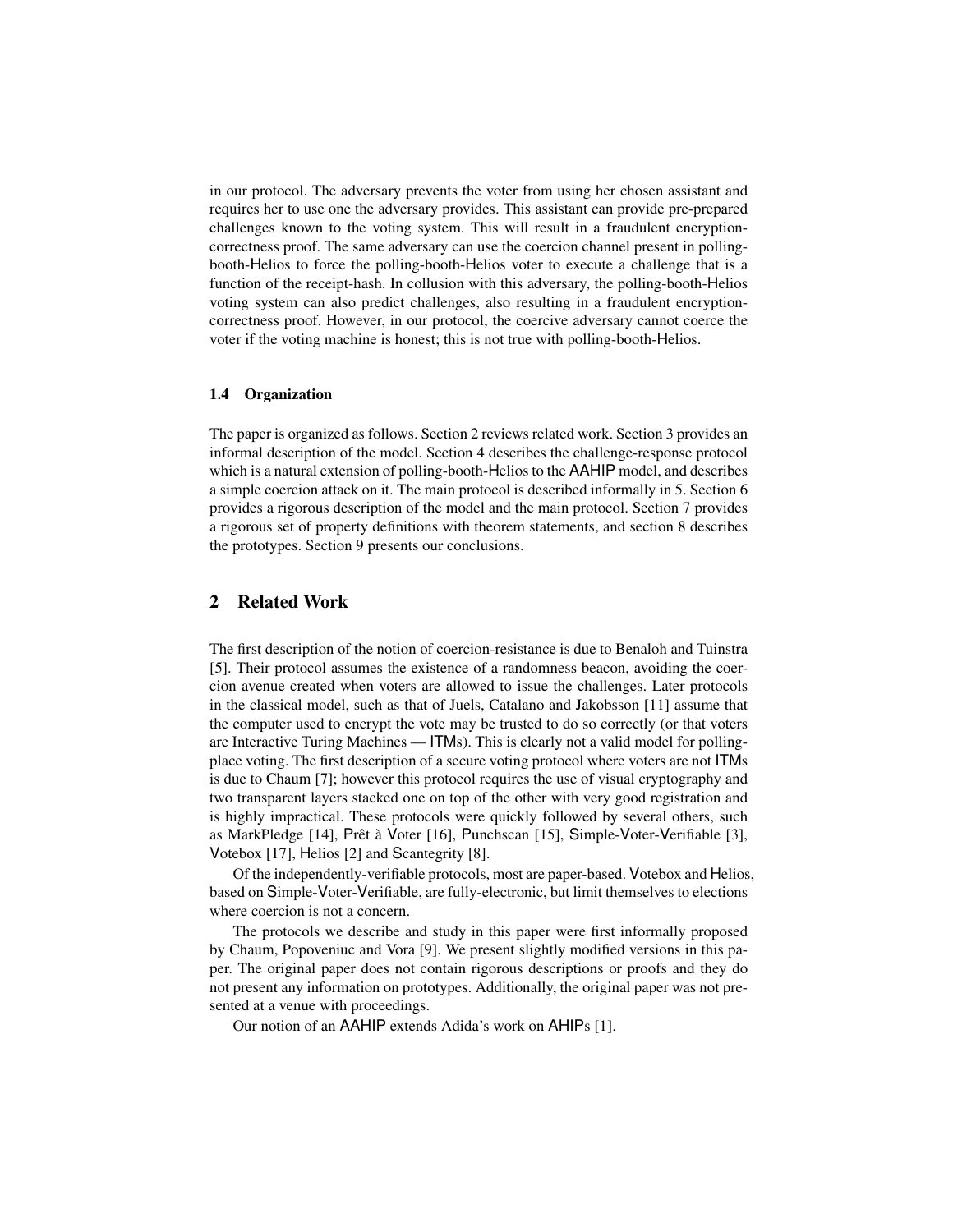# 3 The Informal Model

In our protocols, we use the notion of a commitment, and that of oblivious transfer. A cryptographic *commitment scheme* enables a sender to "commit" to a value M without revealing it. It does so by providing a "commitment",  $com_M$ , to the receiver. At a later stage, the sender can "open" the commitment and reveal  $M$  to the receiver. The receiver can verify that M is the original value committed to. *1-out-of-2 oblivious transfer* is a protocol between a sender and a receiver by which the receiver can obtain only one of two secret elements  $K_0$  and  $K_1$  from the sender. The sender is oblivious of which of the two values the receiver received.

In all the protocols described here, there are three participants: voter, voting machine and computational assistant. The voter is human. Its computational capability is limited to the ability to compare small strings. The voting machine and computational assistant are Probabilistic Polynomial Time (PPT) Interactive Turing Machines (ITMs) with authenticated write access to a secure append-only bulletin board that can be read by anyone.

The general purpose of all the participants is as in other independently-verifiable voting systems, except for two important distinctions: the computational assistant is an interactive participant in the protocol and does not receive any input from the voter. All its input is provided by the voting machine.

We provide more detail on the similarities. As before, the voting machine presents the voter with a ballot. The voter votes on the voting machine, which provides a string which it claims is the encryption of the vote. The voting machine provides an interactive proof supporting this claim. The computational assistant checks the correctness of the proof transcript without knowing how the voter voted. The voter performs a check inside the booth. The voting machine is said to provide a correct encryption only when both checks are passed.

Details on the distinctions are as follow.

- $\Diamond$  The computational assistant (and not the voter) obtains the vote encryption and provides challenges to the voting machine to obtain a proof that the encryption is correct.
- $\Diamond$  The assistant provides information to the voter based on how the voting system responds to the challenges. This information may consist of more than the binary outcome of its checks. It may also include information on what should be on the ballot (for example, the correct ordering of candidates, or the correct association of candidates with dummy variables). The voter compares this information to that on the ballot presented to her by the voting machine. If the information matches, she accepts that the encryption is correct.
- $\Diamond$  The voter does not provide any information to the assistant and only receives information from it.
- $\Diamond$  The voter has to choose a single assistant to participate in the protocol (in an AHIP, the voter can present her receipt to several distinct assistants asking each to check for her).

All interaction between the two ITMs is signed and verified. If a signature does not verify, the recipient party requests a resend and aborts after a pre-determined fixed num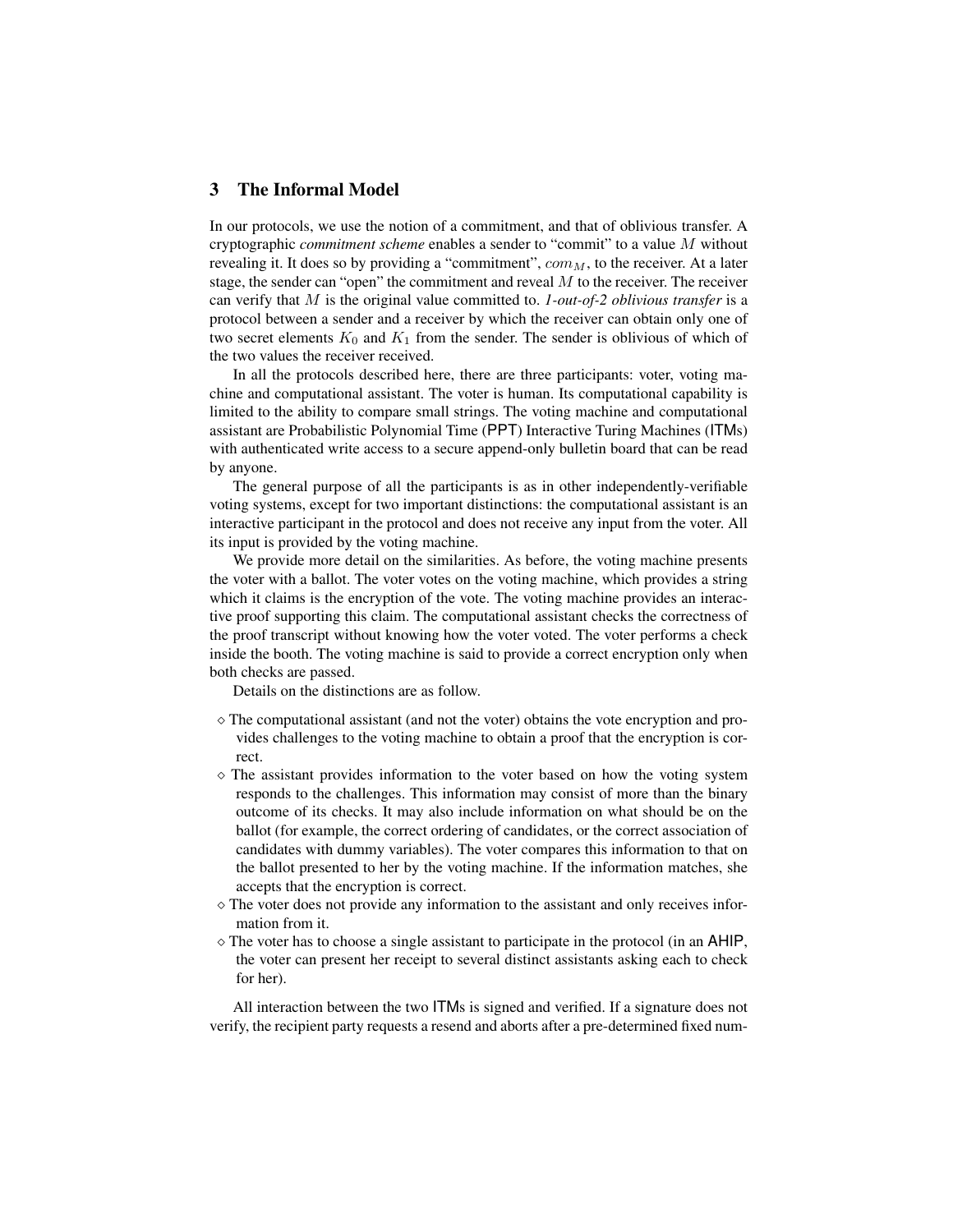ber of failed attempts to verify. Similarly, when a commitment is not opened correctly, the aggrieved ITM can abort the protocol. Thus, either party can perform a denial-ofservice. As this possibility exists in the use of all computational devices, we do not consider it any further. Note that, because information between the two ITMs is signed and published after the protocol ends, the channel between the two parties is much like a public append-only channel. The data across this channel will demonstrate which party has cheated.

The voter can also abort the protocol if she catches a party behaving dishonestly. However, because he is not an ITM, she cannot sign and verify signatures and hence does not share a verifiable tape with any party. Hence she is typically not able to prove certain types of dishonest behavior.

The assistant would typically be provided by an individual or organization the voter chose. This is not to say the individual or organization is not malicious or dishonest and will not attempt to coerce the voter to vote in a certain manner. Our main protocol is coercion-resistant if at least one of the voting machine or assistant is honest and the voter does not provide any input to the assistant during the protocol. This is true even if the adversary can query the voter and examine the memory and logs of the assistant after the vote is cast and if the assistant is allowed to deviate from protocol.

# 4 The Challenge-Response Protocol and a Weakness

In this section we present a slight generalization of the protocol named eTegrity in [9]—a challenge-response-style protocol which is the natural extension of Helios to the AAHIP model. The voter familiar with the ballot audits of Prêt à Voter [16] or Scantegrity [6] will notice the similarity with ballot audits. We name the generalized protocol eChallengeResponse. The protocol uses the assistant to make and verify commitments and digital signatures in a straightforward manner. Its simplicity makes it easy to use. Space restrictions prevent us from going into more detail. We describe a coercive attack on this protocol, illustrating the difficulty of designing a coercion-resistant all-electronic protocol.

In this protocol, the assistant first commits to the challenge bit on behalf of the voter. It sends the challenge bit to the voter, and the commitment to the voting machine. The voter enters her vote and the voting machine sends the vote-encryption to the assistant. The assistant opens its commitment and the voting machine audits or casts the encryption based on what the challenge bit is. The assistant checks encryption-correctness if the challenge corresponds to an audit. After describing the protocol we describe a simple coercive attack, thus motivating the somewhat more complicated protocol which is our main contribution. The challenge-response protocol and the coercive attack are interesting because they illustrate the subtle problems involved in designing an incoercible protocol.

## 4.1 **e**ChallengeResponse: Informal Description

In general, an independently-verifiable voting system will provide a receipt which functions as an encryption of the vote. We will denote by  $\mathcal{E}_s$  the cipher for the ballot with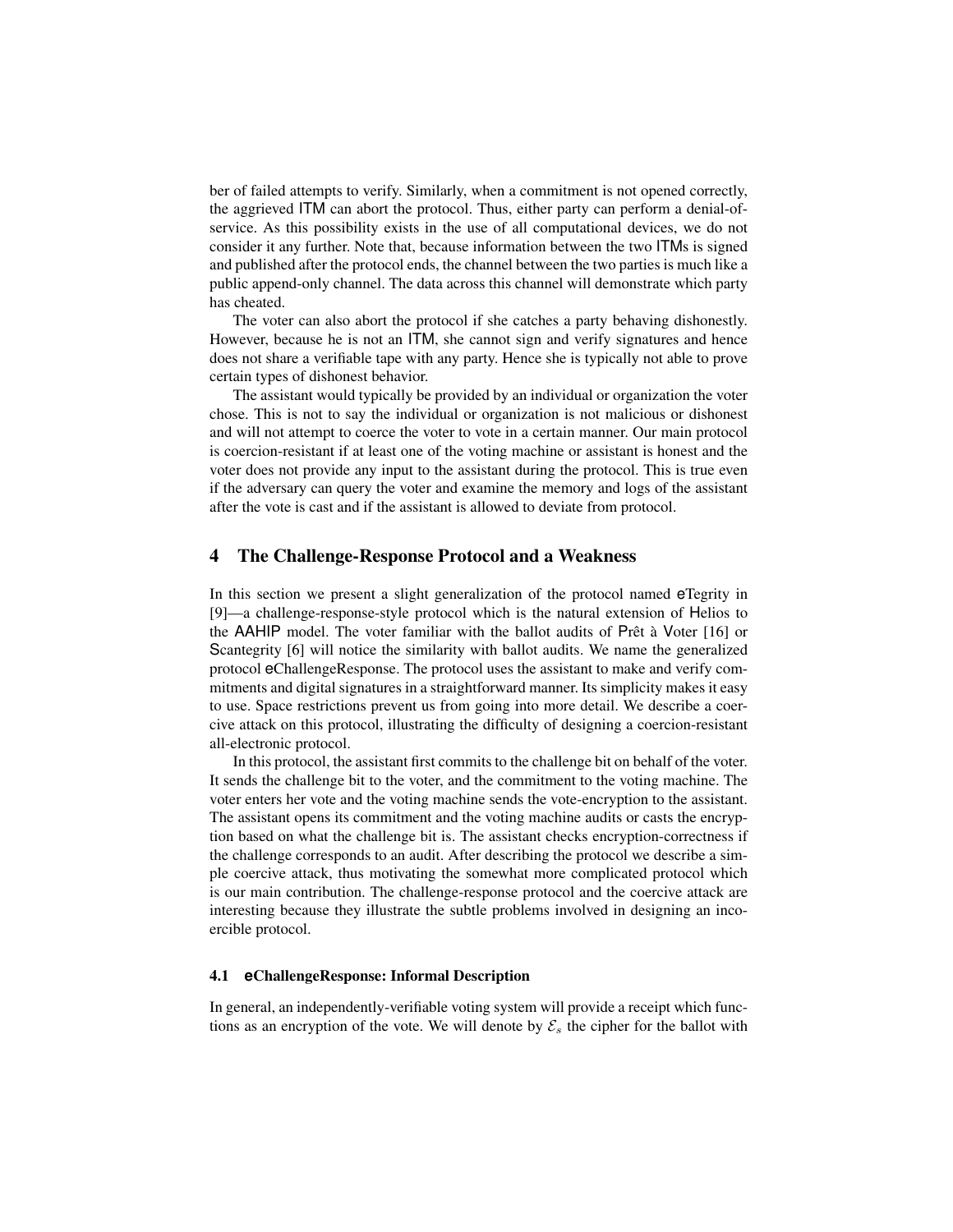serial number s. That is, whether  $\mathcal{E}_s$  is implemented as a cipher or a look-up table, it has the properties of a secure cipher. In order to vote, a voter walks into a polling booth with a computational assistant.

To begin the protocol, the assistant and the voting machine set up a communication link. Before the voter and voting machine interact, the assistant performs a cryptographic commitment to a uniformly-distributed bit b representing whether or not it will audit the upcoming encryption. It sends b to the human voter and the commitment  $c<sub>b</sub>$  to the voting machine. Note that it has not been possible to perform this step electronically in an AHIP, and independently-verifiable voting systems have required a combination of paper and procedures for this step<sup>5</sup>.

The voting machine sends to the assistant the serial number s of the ballot it will use. After the assistant checks that  $s$  is fresh, the voting machine presents the fresh ballot with serial number s to the voter. The voter selects her candidate,  $v$ , on the voting machine and confirms her vote. The voting machine then presents the signed pair of the serial number and encrypted vote, (serial, encryption), to the assistant. In correct instances of the protocol, (serial, encryption) :=  $(s, \mathcal{E}_s(v))$ .

The assistant opens  $c<sub>b</sub>$  to reveal b to the voting machine.

- $\Diamond$  If the commitment verifies and corresponds to a choice of "cast", the vote is cast. Both voting machine and assistant post the signed pair (serial, encryption) in the list of verified votes on the secure bulletin board. The protocol ends.
- $\Diamond$  If the commitment verifies and corresponds to a choice of "audit", the voting machine reveals the vote it encrypted, vote, and the encryption parameters. Both voting machine and assistant post the signed pair  $(serial, encryption)$  in the list of audited votes on the secure bulletin board. The assistant provides the value of serial and vote to the voter. If vote is the vote she cast, i.e. if vote  $v$ , and serial is the serial number of the ballot presented to her, i.e. if  $s = serial$ , the voter knows the encryption was correctly performed.

The voter may repeat the above protocol many times if she desires, at different times during the day, and at different voting machines.

# 4.2 A Coercive Attack

We now describe a simple coercion attack when the voting machine is honest but the assistant is not. This motivates the use of the more complicated cut-and-choose protocol we describe next, which is not vulnerable to this attack. The coercer tells the voter to vote for candidate  $i$  and provides her with the assistant. An examination of the assistant after the vote is cast will demonstrate to the coercer whether the voter used it or not,

 $<sup>5</sup>$  As in an AHIP, the voter may choose b and communicate it to the assistant. However, because</sup> the assistant commits to  $b$ , any security analysis must assume that the assistant chooses  $b$ . Further, the coercion-resistance analysis also requires that the voter not be allowed to provide input to the assistant, so, if the voter were allowed to choose this bit, she should not be allowed to provide any other information to the assistant. This bit itself does not provide any information because it could as well have been communicated outside the booth. (It is obtained from the voter before she herself has been provided any information in the polling booth).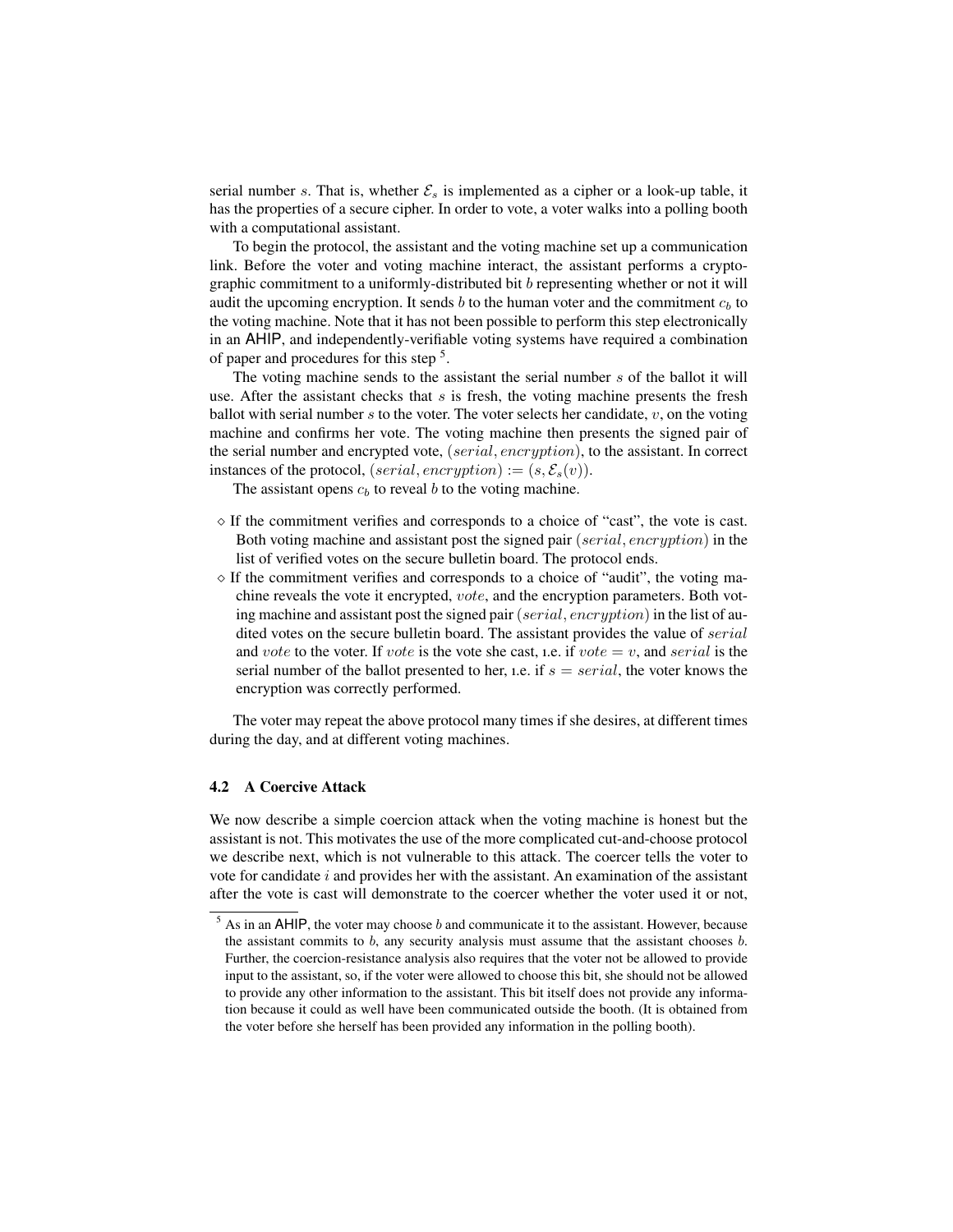so the voter cannot use another assistant. The assistant is programmed to perform the correct protocol, except for the fact that it provides no information to the voter in the first step (when it is supposed to send her the challenge bit). The voter will always vote for candidate i because she does not know when *her* commitment to her vote (the encrypted vote) will be audited by the coercer (assistant).

We now propose the following, more complicated protocol, based on a cut-andchoose approach which we implement with the use of 1-out-of-2 Oblivious Transfer.

# 5 The Cut-and-Choose Protocol

In this section we informally describe the protocol named ePunchscan in [9] with a few modifications; our protocol is named eCutAndChoose. It is a cut-and-choose protocol for a commitment-based cryptographic voting system. It uses a mix of ideas from Prêt à Voter, Punchscan and Scantegrity. Its most striking aspect, the use of oblivious transfer, is, however, common only to Punchscan among the independently-verifiable protocols that have been used in real elections.

The ballot consists of a serial number s and two ballot parts: (i)  $Part_0$  contains a permutation  $\pi_s$  of the c candidates, reflecting the order in which candidates will be presented to the voter (ii)  $Part_1$  consists of a list of Scantegrity codes, one for each of c candidate positions. Each part bears the serial number s.  $Part_0$  also bears another serial number,  $s_L$ .



Fig. 1. The Cut-And-Choose Protocol. Arrows denote direction of communication.

#### 5.1 Protocol Description

Before the election starts, the voting system makes cryptographic commitments to the two ballot parts separately, as well as to the commitments required by a Scantegrity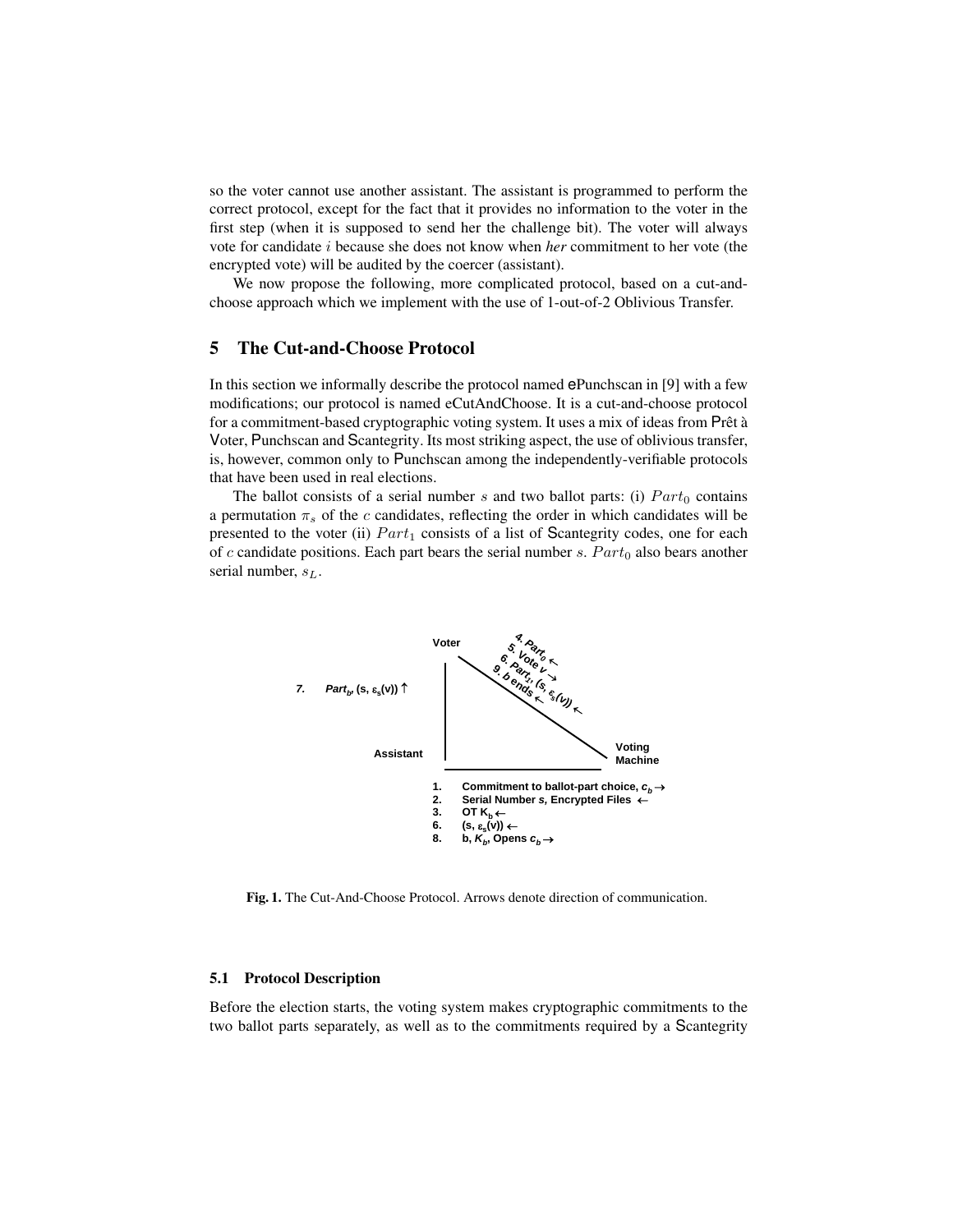back-end that will obtain vote tallies from confirmation codes. To begin, a voter walks into a polling booth with a computational assistant. The assistant and the voting machine set up a communication link.

Commitment to Choice Of Ballot Part: [Step 1 in Figure 1] The assistant performs a cryptographic commitment to a bit b representing the ballot part it will choose to get by Oblivious Transfer. It sends b to the human voter and the commitment  $c<sub>b</sub>$  to the voting machine. Let us say the voter gets bit. In correct instances of the protocol, bit := b. Note that, in AHIP-based Punchscan, this step is performed using a combination of paper and polling procedures. Polling officials note down whether a voter will take home the top or bottom layer before the voter is allowed to see the ballot<sup>6</sup>.

**Ballot Preparation:** [Step 2] The voting machine sends to the assistant the serial number s of the ballot it will use, and the assistant checks that s is fresh. The voting machine creates two ciphertexts. The  $i^{th}$  ciphertext,  $i = 0, 1$  is a symmetric-key encryption of  $File_i$ , which consists of  $Part_i$  and the information required to verify its published commitments. *File<sub>i</sub>* is encrypted with symmetric-key encryption using key  $K_i$  for  $i = 0, 1$ . Each key is pseudo-randomly generated afresh for each ballot.

**Oblivious Transfer:** [Step 3] The assistant obtains  $K_b$  from the voting machine by oblivious transfer, obtains  $File_b$  by decrypting the appropriate ciphertext, and checks the commitments to  $Part_i$ .



Fig. 2. Voter's View of the Ballot After Casting a Vote for Alice

**Ballot Presentation:** [Step 4] The voting machine presents  $Part_0$  of the ballot with serial number s to the voter. This looks much like a Prêt à Voter ballot.

Voting: [Steps 5] The voter enters her vote  $v$  on the voting machine and confirms it. **Receipt:** [Step 6] The voting machine now presents  $Part_1$  and the traditional Scantegrity confirmation number,  $\mathcal{E}_s(v)$ , to the voter. It also presents the signed confirmation number to the assistant.

**Receipt:** [Step 7] The assistant presents  $Part_b$  and the confirmation code to the voter. The voter checks that the ballot part and confirmation number presented by the assis-

 $6$  As in an AHIP, the voter may choose b and communicate it to the assistant. However, because it is the assistant that performs the cryptographic commitment to b, any security analysis must assume that the assistant chooses b. Further, as in eChallengeResponse, the voter must not be allowed to provide any other information to the assistant during the protocol.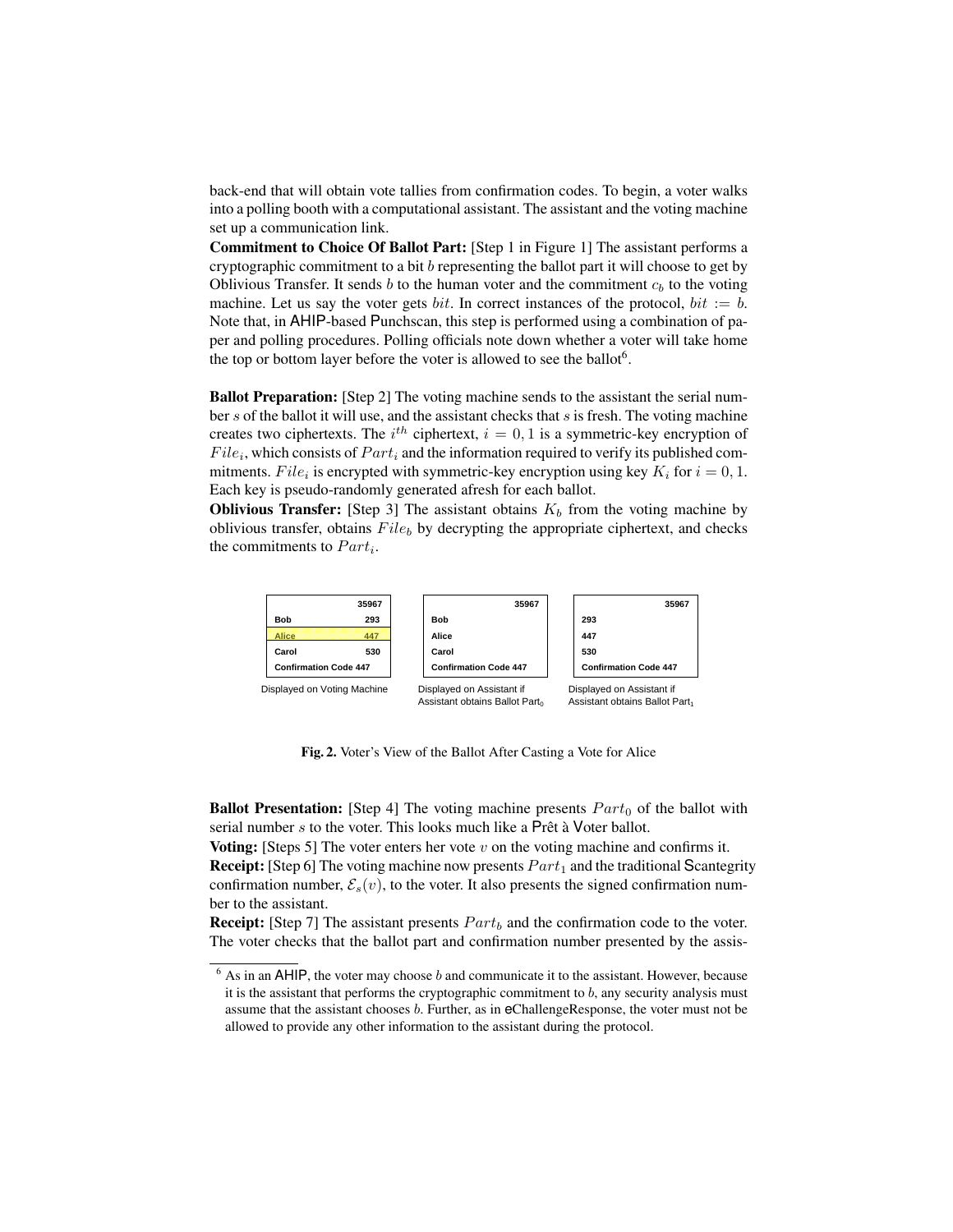tant matches the corresponding part and confirmation number presented by the voting machine. (See Figure 2.)

**Closing:** [Steps 8-9] The assistant opens its commitment to bit b for the Voting Machine and also provides  $K_b$ . The Voting Machine provides bit b to the voter, so it may know how to lie about the ballot half the assistant does not have if coerced by the assistant. The voting machine casts the vote by posting the signed pair of serial number and vote encryption in the list of cast votes on the secure bulletin board. It informs the voter and assistant that the vote is cast. The assistant posts the signed pair of serial number and vote encryption it received from the voting machine in Step 6 in the list of verified votes on the secure bulletin board. The protocol ends.

## 5.2 Dispute Resolution

Notice that, if the voter and the voting machine disagree about what transpired between them over their private channel, it is not possible to resolve the dispute except through physical observation. So, for example, the voting machine might constantly behave as though the voter voted  $v' \neq v$ , or might refuse to abort when instructed to, etc. While the voter would be aware that the voting machine was cheating, she would not be able to prove it as the tape between the two parties is not verifiable and can be easily overwritten by the voting machine. While this is not as bad as the original problem with Direct Recording Electronic voting machines, it demonstrates the difference between the use of electronic and paper tapes (paper ballots) between voting machines and voters. Every interaction between voter and voting system in paper ballot independently-verifiable systems such as Prêt à Voter and Scantegrity is on an append-only write-once tape such as a paper ballot or through physical processes. This allows the voter to provide evidence when the voting system does not follow protocol. Notice that this can be a problem even if the voting system is honest, when the voter is dishonest. A small group of vocal dishonest voters can call into question an honest election by accusing the voting machine of not following protocol.

A possible solution to this problem is to allow the voter to interact with the assistant to obtain a blind signature on her confirmation code and to vote by casting the blinded confirmation code, through the assistant. The voting machine then will not know what the vote is and cannot change it. It is not clear whether this opens the voter up to more coercion-attacks, and whether there are verifiability and security problems with this protocol that are similar to those found in the past with blind-signature-based protocols.

# 6 Rigorous Description: **e**CutAndChoose

In this section, we provide a rigorous description of the model and of the informallydescribed cut-and-choose protocol in [9], where it is referred to as ePunchscan. We describe only set-up and vote-casting; vote tallying proceeds as with Scantegrity.

## 6.1 The **AAHIP** Model

We do not describe the most general version of this model here. We focus only on the specific case when a voting machine seeks to prove to a voter that a string  $x$  is an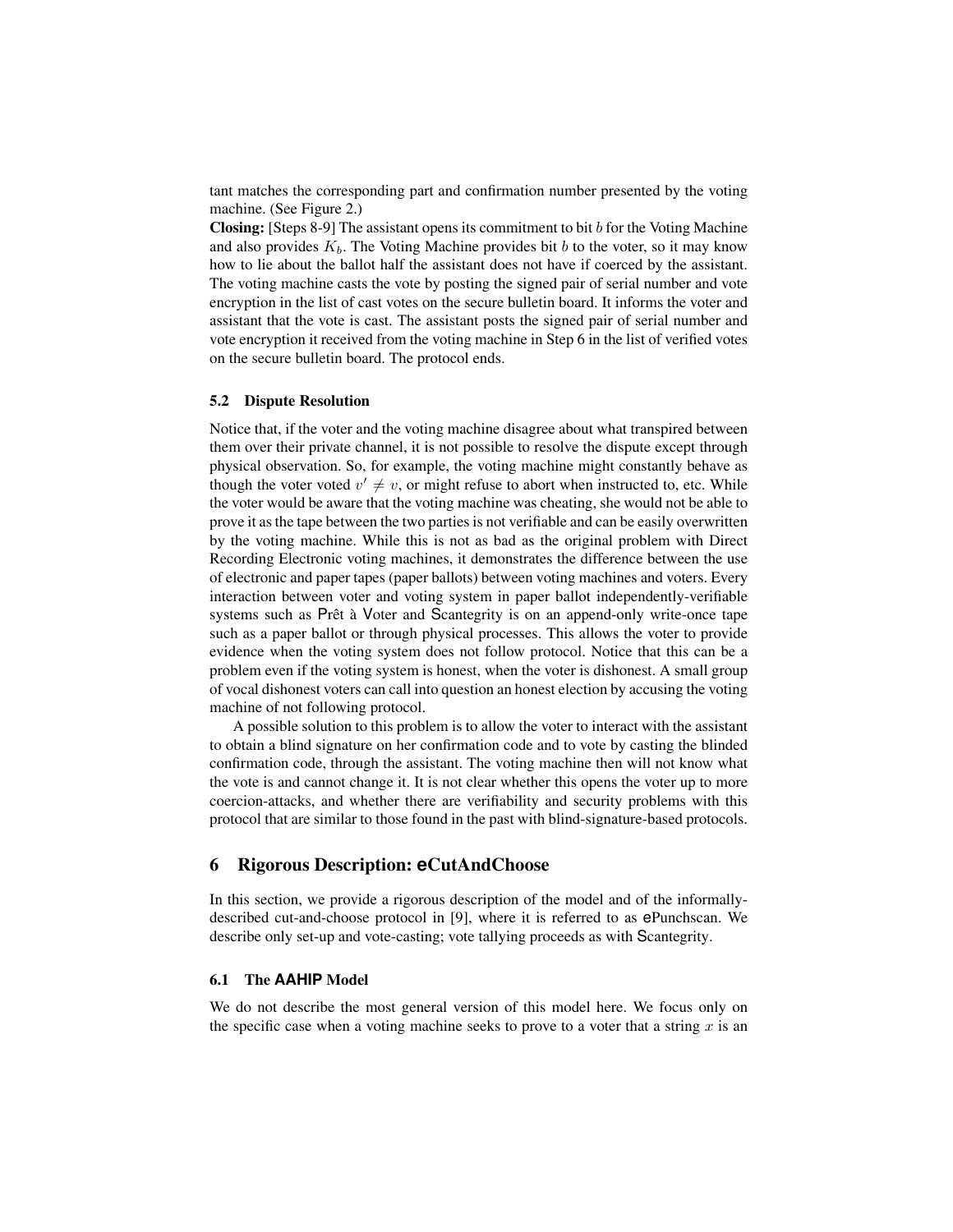encryption of her vote v using a cipher  $\mathcal{E}$ . There are three participants in the protocol: the voter V; the voting machine VM and the assistant A. V is a human whose computational capability is limited to the comparison of strings of size n bits.  $VM$  and A are PPT ITMs. There are the following channels among the participants:

- 1. A two-way private channel between  $V$  and  $VM$  provided by the poll booth. No one other than  $V$  or  $VM$  can read from, or write to, this channel.
- 2. A two-way authenticated channel between  $\mathcal A$  and  $\mathcal V\mathcal M$  made append-only through the use of digital signatures. This channel can be read by anyone at any time. Only  $\mathcal A$  and  $\mathcal V$ M have read-write access to it.
- 3. A one-way channel from  $A$  to  $V$  which is private during the voting process and public thereafter. Only  $A$  can write to it.

Note that there is no channel from V to A during the protocol; however, A may query  $V$  after the vote is cast.

The view of participant X is denoted  $view_{\mathcal{X}}$ . The transcript of the interaction between participants X and Y is denoted Tape $_{\mathcal{X}, \mathcal{Y}}$ .

The protocol takes as input (private) vote  $v$  from  $V$  and (public) challenge bit  $b$  from A. We denote it  $AAHIP(\mathcal{V}(v), \mathcal{A}(b))$ . It produces the following output:

1. The receipt, public output from  $VM$ :

 $(\mathtt{Recept}_s, \mathtt{Recept}_E, \mathtt{Recept}_P) :=$ 

$$
\mathtt{Recept}(v, b) = (s, \mathcal{E}_s(v), \mathtt{Proof}(\mathcal{E}_s(v), b))
$$

where s is the serial number of the ballot,  $\mathcal{E}_s(v)$  the claimed encryption of the vote, and Proof( $\mathcal{E}_s(v)$ , b) the proof that  $\mathcal{E}_s(v)$  is correctly constructed, for challenge b. It consists of the transcript between  $VM$  and  $A$ .

2. The check of the assistant, public output (True or False) from  $A$ :

 $CheckProof(Receipt(v, b))$ 

indicating whether the commitments are correctly opened by  $VM$  in Receipt. This is similar to the output produced by  $A$  in an AHIP.

3. The ballot-part, (private during the protocol but public after the vote is cast) from  $\mathcal A$  to  $\mathcal V$ :

Part( $view_A$ )

which represents what A has learnt about the manner in which  $\mathcal{E}_s(v)$  was constructed by  $VM$ . In our cut-and-choose protocol,  $Part(view_{\mathcal{A}})$  is the ballot part obtained by oblivious transfer.

4. The check of the voter, public output (True or False) from  $\mathcal{V}$ :

$$
\mathtt{CheckPart}(\mathtt{Part}(view_{\mathcal{A}}),view_{\mathcal{V}})
$$

which indicates whether Part(view<sub>A</sub>) is consistent with what V observes in the private channel with  $VM$ . In our cut-and-choose protocol, CheckPart indicates whether the chosen part—as determined by the assistant through the opening of the original commitments—matches the corresponding part in the ballot displayed to the voter.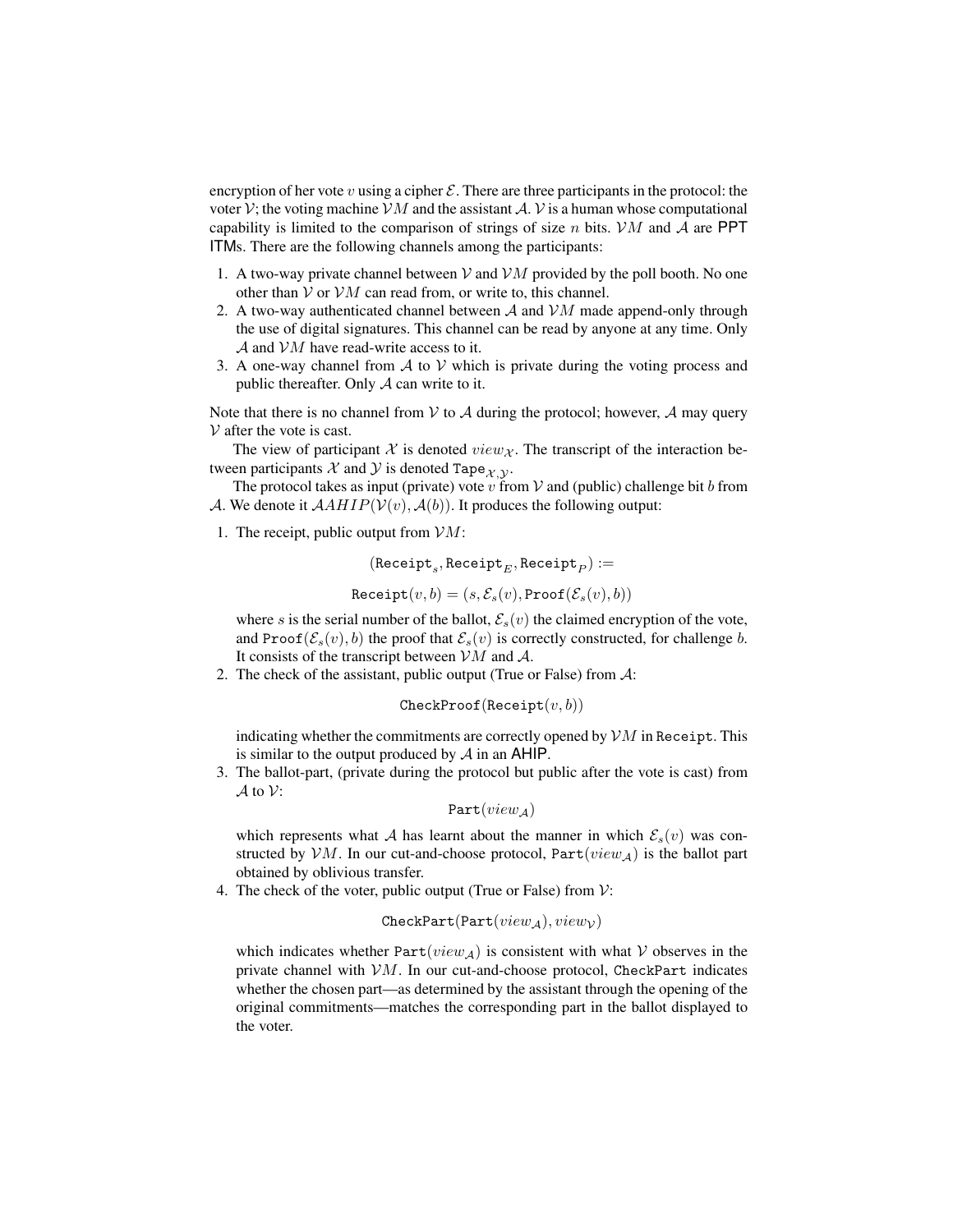#### 6.2 Initial Set-Up by Election Officials

Let  $C$  define the Scantegrity code-space; that is, it is the set of all possible Scantegrity confirmation codes. It can be any set such that (a) individual elements of the set can be compared by humans (that is, each code is no longer than  $n$  bits long) and (b) the size of C is large enough so that probability  $\epsilon := |\mathcal{C}|^{-1}$  is small enough.

We consider each race separately. Let  $c$  be the number of candidates in the race and N the number of ballots to be generated. Election officials (EOs) perform the following tasks prior to the election:

1. Generate confirmation codes  $\text{code}_{s,i}$ , for all serial numbers  $1 \leq s \leq N$  and candidates  $i \in \mathbb{Z}_c$ . The c confirmation codes on a single ballot are distinct. That is,

$$
\text{code}_{s,i} \neq \text{code}_{s,j} \ i \neq j, \ i,j, \in \mathbb{Z}_c \ 1 \leq s \leq N
$$

Informally speaking,  $\text{code}_{s,i}$  should be the secure symmetric-key encryption of i corresponding to ballot s. That is, the function  $f : \{0, 1, 2, \ldots, N\} \times \mathbb{Z}_c \to C$ with  $f(s, i) = \text{code}_{s,i}$  should have the properties of a symmetric-key encryption (with keyspace  $\{0, 1, 2, ..., N\}$ , message space  $\mathbb{Z}_c$  and ciphertext space C) where the key is a secret function of s. The scheme should be such that the advantage of a PPT adversary in the eavesdropping indistinguishability experiment [12, page 63] is negligible in the length of s.

- 2. Generate a secret pseudo-random permutation  $\pi_s(.)$  of  $\mathbb{Z}_c$  (the candidates) which is independent of  $f(s,.) \forall s$ .
- 3. Generate the ballots, as pairs. For each serial number s, generate the ballot:  $(s, Part_0, Part_1)$ where  $Part_0 = \pi_s$  and  $Part_1 = \pi_s(\langle \text{code}_{s,i} \rangle_{i \in \mathbb{Z}_c})$ .
- 4. Generate commitments to the correspondence between candidate and confirmation code for each ballot and candidate separately, as well as commitments to both parts separately for each ballot using commitment scheme  $\mathfrak C$  (see Appendix for definition)

$$
(com_{s,i}, open_{s,i}) = \mathfrak{C}_{EO}(s, code_{s,i}) \ \forall \ s, i \in \mathbb{Z}_c
$$

$$
(com_{s, part_0}, open_{s, part_0}) = \mathfrak{C}_{EO}(s, part_0) \ \forall \ s
$$

and

$$
(com_{s, part_0}, open_{s, part_0}) = \mathfrak{C}_{EO}(s, part_0) \ \forall \ s
$$

5. Keep a secret record of

$$
(open_{s, part_0}, open_{s, part_1}, open_{s,0}, open_{s,1}, \dots
$$

$$
..., open_{s,i}, ..., open_{s,c-1}) \forall s
$$

and publish the values of

$$
(com_{s, part_0}, com_{s, part_1}, com_{s,0}, com_{s,1}, \ldots
$$

$$
...,com_{s,i},...,com_{s,c-1}) \forall s
$$

on a secure public bulletin board.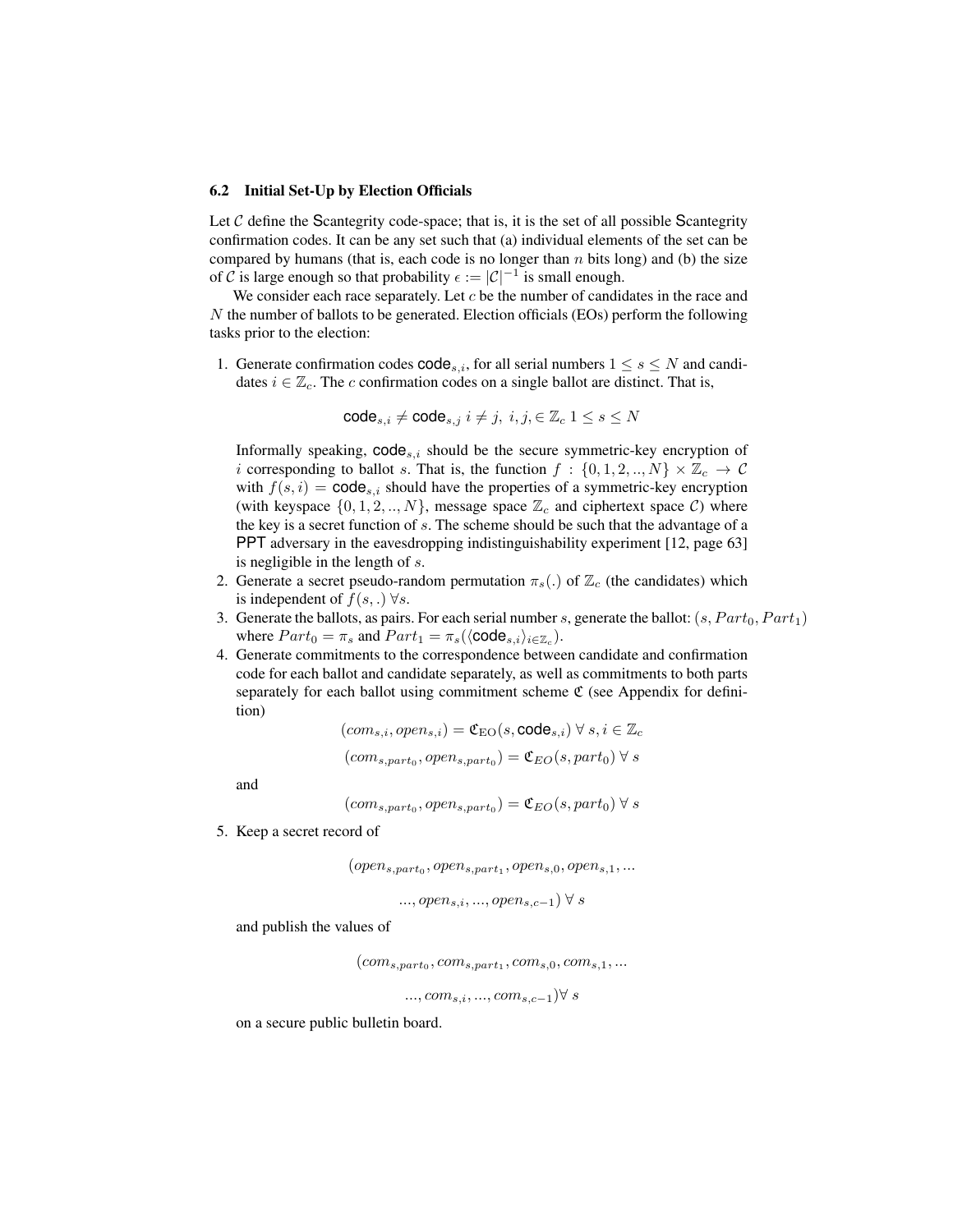#### 6.3 Casting a Vote

As with eChallengeResponse, this protocol is interactive among three parties: voter  $V$ , voting machine  $VM$  and assistant A. The steps below are numbered as in Figure 1. Note that any time a party finds that a commitment is not opened correctly, or finds that a signature is not verified, or notices that another party fails a check, it aborts the protocol.

- 1. A chooses  $b \in \{0, 1\}$  ( $b = i$  implies that A will check  $Part_i$ ). A sends signed commitment  $c_b$  to  $VM$  where  $(c_b, o_b) \leftarrow \mathfrak{C}_A(b||\overline{b}).$
- 2. VM verifies signature on  $c_b$ . VM chooses a fresh serial number s at random and generates two secret encryption-keys  $K_0, K_1$  at random.  $VM$  sends a signed message to  $A$  consisting of the serial number  $s$  and the ciphertext of two files  $C_i = E(K_i, File_i), i = 0, 1$ , where  $File_i = (Part_i || open_{s, part_i}).$  E denotes a secure symmetric-key encryption scheme.
- 3. A verifies the signature and checks on the secure bulletin board that s is unused. A performs an oblivious transfer with VM to obtain  $K_b$ :  $OT_{A,VM}(b, K_0, K_1)$ . A decrypts  $File_b$  with  $K_b$  and verifies the opened commitments in  $File_b$ . A sends the "ready" signal to  $V$ .
- 4. VM presents  $File_0$  with serial number s to V.
- 5.  $V$  sends vote v to  $VM$ .
- 6. VM sends the signed pair (serial, code) :=  $(s, \text{code}_{s,v})$ —signed serial number and confirmation code—to A and to V. It also sends  $Part_1$  to V.
- 7. A verifies the signature and that  $serial = s$ . A presents  $Part_b$  and the pair (serial, code) to V. V checks that  $Part_b$  as presented by VM is identical to  $Part_b$  as presented by  $A$ , and that the confirmation and serial numbers presented by both match. If they match, V sets CPart := CheckPart( $\text{Part}(view_A)$ ,  $view_V$ ) = "True". Practically speaking, this is conveyed when  $V$  leaves the polling site without complaint. We denote the two identical parts as seen by the voter as  $\theta$ bservedPart<sub>b</sub>.
- 8. A opens commitment  $c_b$  and sends signed values of b and  $K_b$  to VM which verifies both.  $VM$  now knows the value of  $b$ .
- 9. VM sends b to V. The vote v is cast for the ballot and VM publishes the signed pair  $(s, \text{code}_{s,v})$  in the list of cast ballots on the public bulletin board. A publishes the signed pair  $(s, \text{code})$  in the list of verified ballots on the public bulletin board. Discrepancies in the list are resolved by the examination of the public transcript between the two ITMs.

If a participant observes dishonest behavior by another participant, it aborts. When V aborts, she sets CPart := "False" (that is, she makes a complaint to a polling official). When  $A$  aborts, it sets CProof := "False".

The outputs are as follow:

1. The receipt:

$$
\begin{aligned} \text{Receipt}(v,b) = \\ (\text{Receipt}_s, \text{Receipt}_E, \text{Receipt}_P) \\ := (s, \text{code}, \text{Tape}_{\mathcal{A},\mathcal{V}M}) \end{aligned}
$$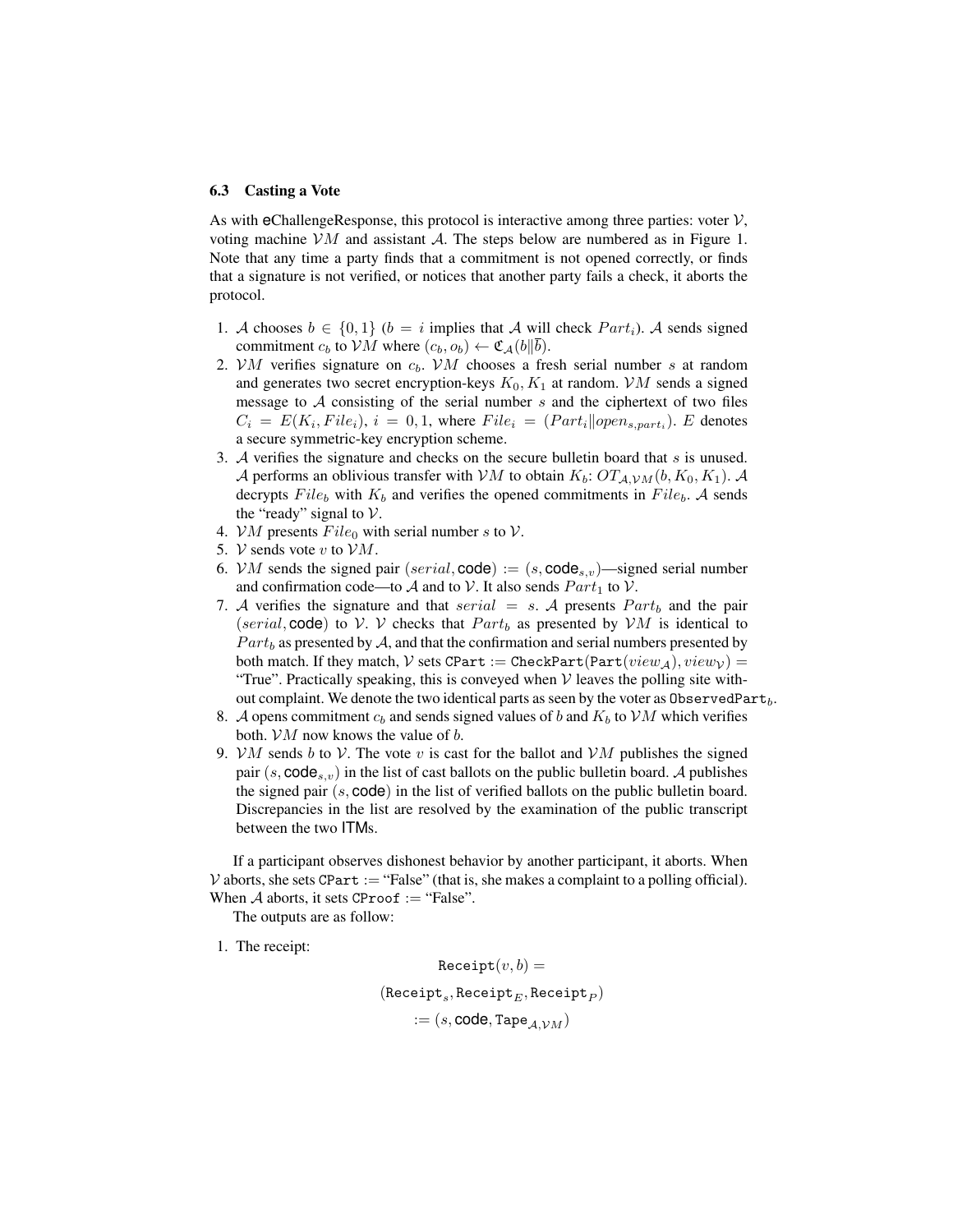- 2. The check of the assistant: CProof := CheckProof(Receipt $(v, b)$ ) is "True" if  ${\mathcal A}$  publishes the signed pair  $(\mathtt{Recept}_s,\mathtt{Recept}_E)$  in the list of verified votes, and is "False" else.
- 3. The ballot-part, sent by  $A$  to  $V$ : ObservedPart<sub>h</sub>
- 4. The check of the voter: if CPart  $\neq$  "True" then CPart := "False".

# 7 Properties of the **e**CutAndChoose Protocol

In this section we provide rigorous statements for properties of the eCutAndChoose protocol, proof sketches may be found in the appendix. We model these properties on the more general ones for an AHIP in [1]. We assume that all cryptographic primitives used are secure and all adversaries are PPT.

**Theorem 1** (COMPLETENESS). If all three parties are honest,  $Receipt_E = \mathcal{E}_s(v)$ , CProof = *"True" and* CPart := *"True".*

**Lemma 1.** *If*  $Receipt_{E} \neq \mathcal{E}_{s}(v)$  *and*  $\mathcal{A}$  *and*  $\mathcal{V}$  *are honest,* 

$$
Pr[\texttt{CProof} = False \ OR \ \texttt{CPart} = False] \geq \frac{1}{2} - \alpha
$$

*for some small value* α

Lemma 2. *There is no means by which* A *can change a vote without colluding with* VM*.*

**Theorem 2** (SOUNDNESS). If at least one of A and VM is honest and  $Receipt_{E} \neq$  $\mathcal{E}_s(v)$ ,

$$
Pr[\texttt{CProof} = False \ OR \ \texttt{CPart} = False] \ge \frac{1}{2} - \alpha
$$

Theorem 3 (PRIVACY). *A public transcript for vote* v *is computationally indistin*guishable from one for vote  $v'$  for all pairs  $(v, v')$ .

We denote the protocol  $\mathcal{P}$ . Consider a dishonest  $\mathcal{A}$ , denoted Adv desiring to coerce voter V to vote v. Suppose Adv designs a new interaction with V during the protocol, instructs  $V$  to vote  $v$  before or during the protocol, and queries  $V$  after the protocol is over. The purpose of this would be to coerce  $V$  into voting in a certain manner. Let us denote the new protocol  $\mathcal{P}'$ , and the view of original participant X in  $\mathcal{P}'$  as *view*<sub> $P', \chi$ </sub>. Note that, from the perspective of  $VM$ , the protocol is identical to P. We denote by  $V_{coerced, \mathcal{P}'}$  the voter in  $\mathcal{P}'$  obeying the instructions of A. We say a protocol is coercion-resistant if there exists a strategy  $\mathcal{V}^*$  for the voter which is indistinguishable from  $V_{coerced, P'}$  for Adv in protocol  $P'$ .

Theorem 4 (COERCION-RESISTANT). *If* VM *is an honest participant in protocol* P*,*  $\exists$  PPT  $\mathcal{V}^*$  such that  $view_{\mathcal{P}',\mathcal{A}dv}$  when interacting with  $\mathcal{V}^*(v')$  in protocol  $\mathcal{P}'$  is computationally indistinguishable from  $view_{\mathcal{P}',\mathsf{Adv}}$  when interacting with  $\mathcal{V}_{coerced,\mathcal{P}'}(v)$ .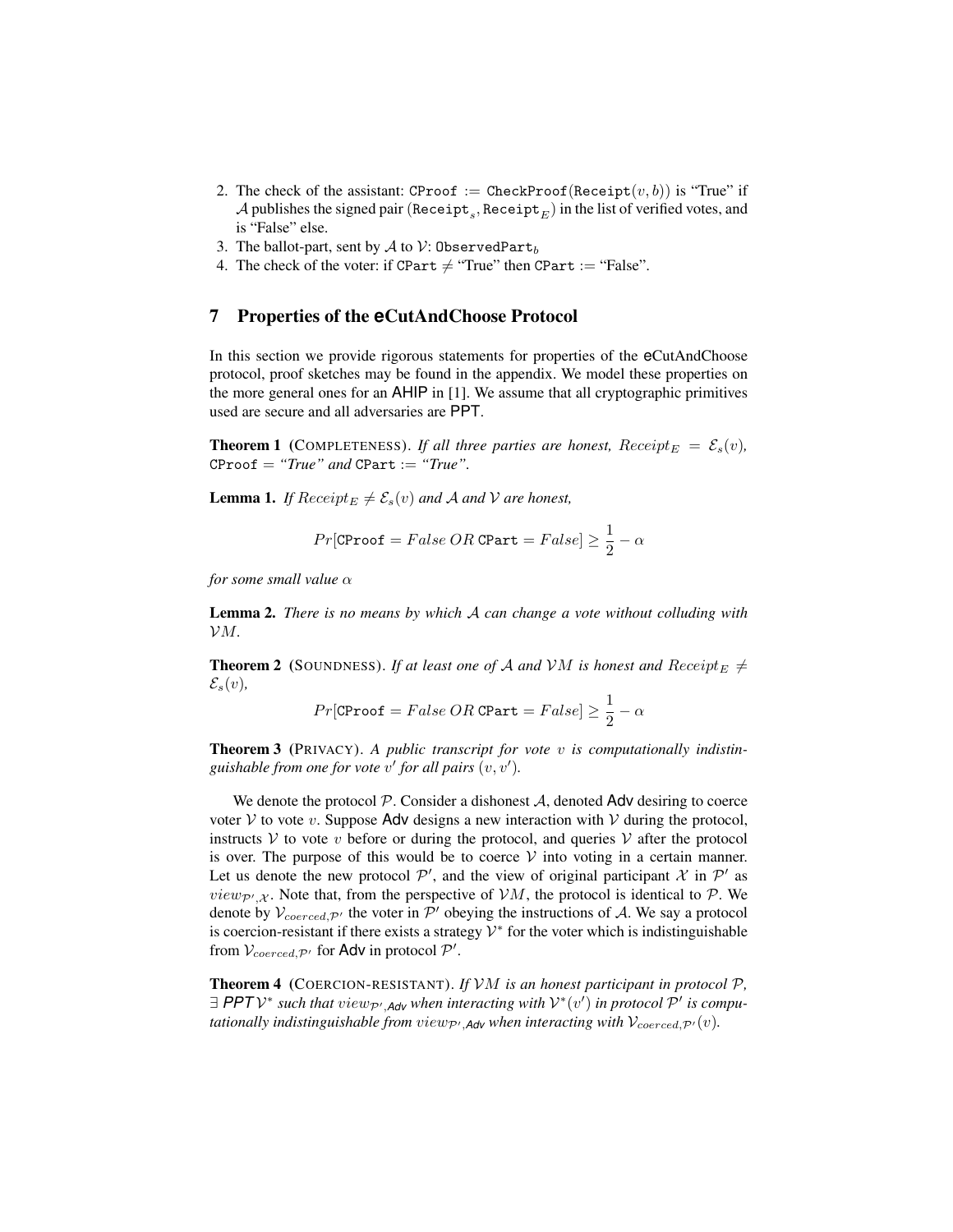## 8 Prototypes

We have implemented proofs of concept which are fully functional for both eChallengeResponse and eCutAndChoose, and for both the voting machine and the personal assistant. Our implementation uses parts of the open-source Scantegrity II code. We use the Scantegrity II back-end implementation (which is actually a modified version of the Punchscan back-end [6]) to perform a verifiable-tally.

The prototype implements two modules: DRE (the voting machine) and smartphone (the computational assistant), which handle their own network communication.

The implementation of the DRE module is in Java 1.5, and has an interactive voice control system, as well as a synchronized visual interface. The two interfaces can be checked for consistency using observational testing. Full functionality for the DRE module has been tested to date on Microsoft Windows XP, Microsoft Windows 7 and Mac OS X Snow Leopard; there are some known problems on Linux systems that currently prevent full functionality. In our implementation, each instance of the DRE module posts confirmation codes directly online, to a secure public bulletin board (which we assume exists, but did not implement).

The smartphone module is implemented on an Android 1.6 platform, using Java 1.5 and the Bouncy Castle cryptographic library. We have successfully tested it on the HTC Hero and the Nexus One. Our security model assumes that the smartphone module take no input from the voter. For research and testing reasons, however, our current implementation allows the voter to choose whether to cast or audit (eChallengeResponse) or whether the left or right ballot half is opened (eCutAndChoose). As we describe in section 5, this has no impact on security results as long as the voter does not provide any other information to the smartphone module during the protocol. The application design assumes a touchscreen front-end and does not use any other type of input device (such as a hardware keyboard).

An essential part of the project is communication between DRE and smartphone. We connected the two using USB and we used the Android Debug Bridge, a tool contained in the Android SDK. Using adb we were able to initiate port forwarding on the host, meaning that all communication aimed at a certain port on the localhost is automatically forwarded to the smartphone through the USB connection. We then implemented sockets on top of this to achieve network communication between the two devices. Newer versions of Android, starting with 2.0, have added better support for networking over bluetooth so this could be a new approach in a future version.

In addition to standard libraries, we also used open source code from the Helios and Scantegrity codebases. To commit to a single bit, we use Pedersen bit-commitments, and to commit to larger messages we use Scantegrity commitments. We use the 1-2 oblivious transfer protocol of Even, Goldreich and Lempel [10].

#### 8.1 Network Access

One of the major real-world threats for a voting system like ours is to be online. Voting machines can be hacked, and the leakage of cryptographic keys can lead to unauthorized ballot casting. On the other hand, if we choose to be offline we face two important issues. First, the assistant cannot check if a given ballot is fresh. Second, the assistant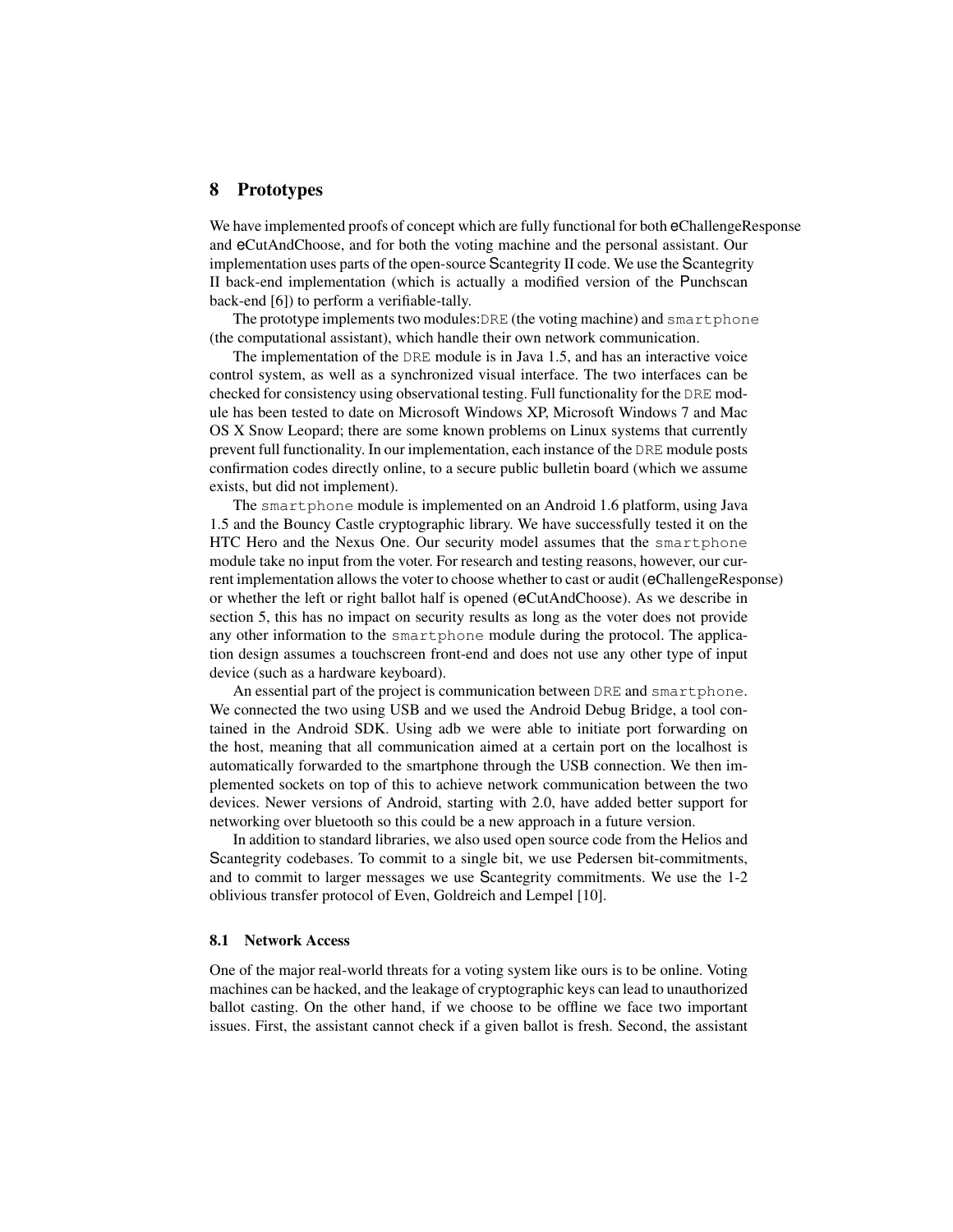is required to verify the opening of commitments against those published before the election.

A solution to the first problem is to pre-distribute ballots among voting machines. A voting machine that reuses a ballot is caught because it signs the serial number when it offers the ballot to the assistant. A solution to the second problem is for the assistant to maintain a root of a Merkle tree (hash tree) of the commitments so it can verify commitments offline. The voting machine is required not only to open audited commitments but also to show the hash path. This is preferable to storing all commitments locally on the assistant. It allows us to perform ballot casting offline at the cost of increasing the communication complexity between the voting machine and assistant by  $O(logN)$ where *N* is the number of ballots.

#### 8.2 Security of the Implemented Protocols

We describe common security concerns in implementations. First, there is the possibility of an attacker tapping the communication between the devices. This is not a concern for us because the transcripts between the two devices are assumed public. Second, there is the possibility of an attacker changing the communication. All messages between the two devices are hence digitally signed. Third, the smartphone is not an output-only device. However, in our implementation, the smartphone will have to be in a special docking station while the protocol is on. In the station, it is is protected by a transparent casing or sheet, so that the voter may obtain information from it, but not provide it any input. The voter can only provide input when it is not in the station, and if it is removed from the station the voting system aborts the protocol.

### 8.3 Ongoing Work

Scantegrity's back-end does not explicitly commit to the correspondence between candidates and confirmation codes; this correspondence may be deduced from other commitments made by the back-end. We are in the process of writing code to generate these commitments ourselves for use with eChallengeResponse. Since the system uses an electronic voting machine instead of a paper ballot, some sort of voter authorization mechanism should be used to ensure that each voter casts only one ballot, but is allowed to audit multiple ballots in eChallengeResponse. Such functionality has been discussed, but is not yet implemented—the voter would use a one-time password when she wished to cast a vote. An open-source release of the current version of our code will soon be complete.

### 9 Conclusions

We have described a paperless vote-casting protocol where the voter uses a computational assistant that participates in an interactive protocol with the voting machine. We propose the *Actively-Assisted Human Interactive Proof* model to study these types of protocols. We have rigorously described the AAHIP and demonstrated its security